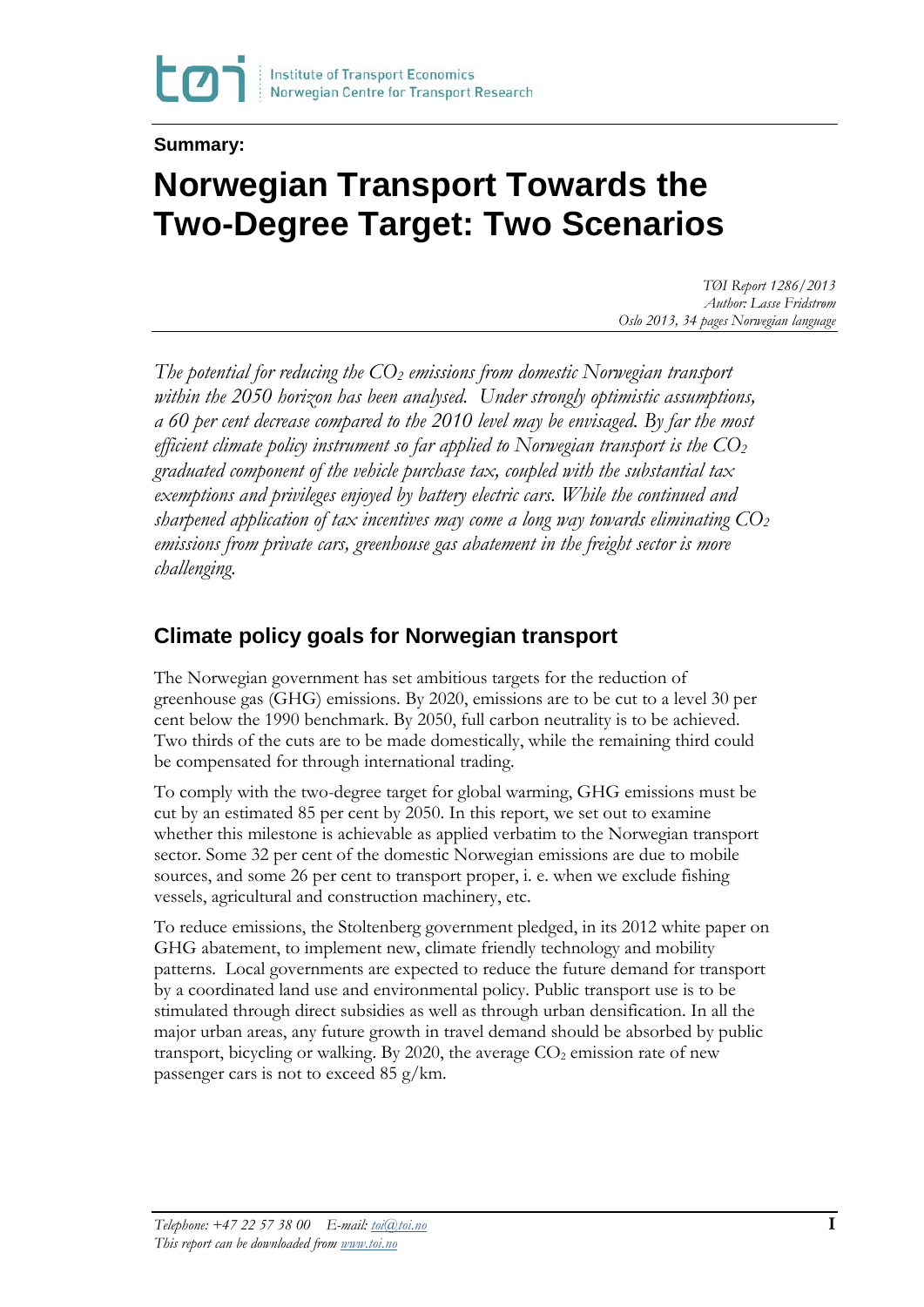#### **Fuel and vehicle taxation**

Independently of climate policy considerations, Norwegian automobile ownership and use have long since been subject to important taxes. We may distinguish between (a) fuel tax, (b) vehicle purchase tax, (c) registration tax, (d) road toll, (e) scrap deposit tax, and (f) income tax on company cars. In terms of revenue, (a) and (b) are by far the more important. Taken together, they bring close to US\$ 7 billion each year into the public treasury, i. e. almost \$ 1 400 per capita.

Petrol is subject to 'road use' and ' $CO<sub>2</sub>$ ' taxes amounting to US\$ 0.93 per litre (as of 11 November 2013), or \$ 3.53 per US gallon. Diesel taxes amount \$ 0.72 per litre, i. e. \$ 2.72 per gallon. On top of this, a general value added tax of 25 per cent is charged.

Vehicles are more heavily taxed in Norway than in almost any European country, with the possible exception of Denmark. Passenger cars are subject to purchase tax upon their first registration. Imported second hand cars are subject to a graduated purchase tax depending on the age of the vehicle.

In general, the purchase tax is made up by three important components, one depending on the vehicle's weight, a second depending on engine power (kW), and, since 2007, a third determined by the vehicle's 'certified' rate of  $CO<sub>2</sub>$  emission  $(g/km)$  as measured by the standardised EU testing cycle (NEDC).

From 2007 onwards, the  $CO<sub>2</sub>$  purchase tax component has given rise to an important shift in new car acquisitions, in the direction of cars with lower certified emission rates. Since  $CO<sub>2</sub>$  emission is directly proportional to fuel use, and since diesel engines are generally more energy efficient than those running on petrol, the relative purchase prices have shifted markedly in favour of diesel cars. From 2006 to 2007 the diesel engine share of new passenger cars registered rose from 48.3 to 74.3 per cent.

In the fiscal years following 2007, increasing weight has been put on the  $CO<sub>2</sub>$ component of the purchase tax, so as to strengthen the incentive to buy low emission cars. As of 2013, the following  $CO<sub>2</sub>$  purchase tax amounts apply (Table A).

| CO <sub>2</sub> g/km |  |  | 0 50 100 150 200 250 300 350                            |  |
|----------------------|--|--|---------------------------------------------------------|--|
| US\$                 |  |  | -15 834 -7 961 -1 327 5 006 17 135 34 430 57 926 81 423 |  |

*Table A: CO2 purchase tax component at selected levels of type approval CO2 emission. November 2013*

Cars emitting more than 110 grams of  $CO<sub>2</sub>$  per km are subject to a progressively increasing tax rate, while cars releasing less than this actually obtain a subsidy, in the form of a certain deduction in the tax levied on weight and engine power.

From 2006 until 2012, the average rate of  $CO<sub>2</sub>$  emission among new cars had dropped by 27 per cent, to 127 grams per km (Diagram A). In October 2013, the rate had come down to 118 grams per km, helped to a large extent by the generous privileges granted to battery electric vehicles (BEVs). These cars are exempt of value added tax, vehicle purchase tax, road tolls and public parking charges. They benefit from strongly reduced annual registration tax and reduced ferry fares. Moreover,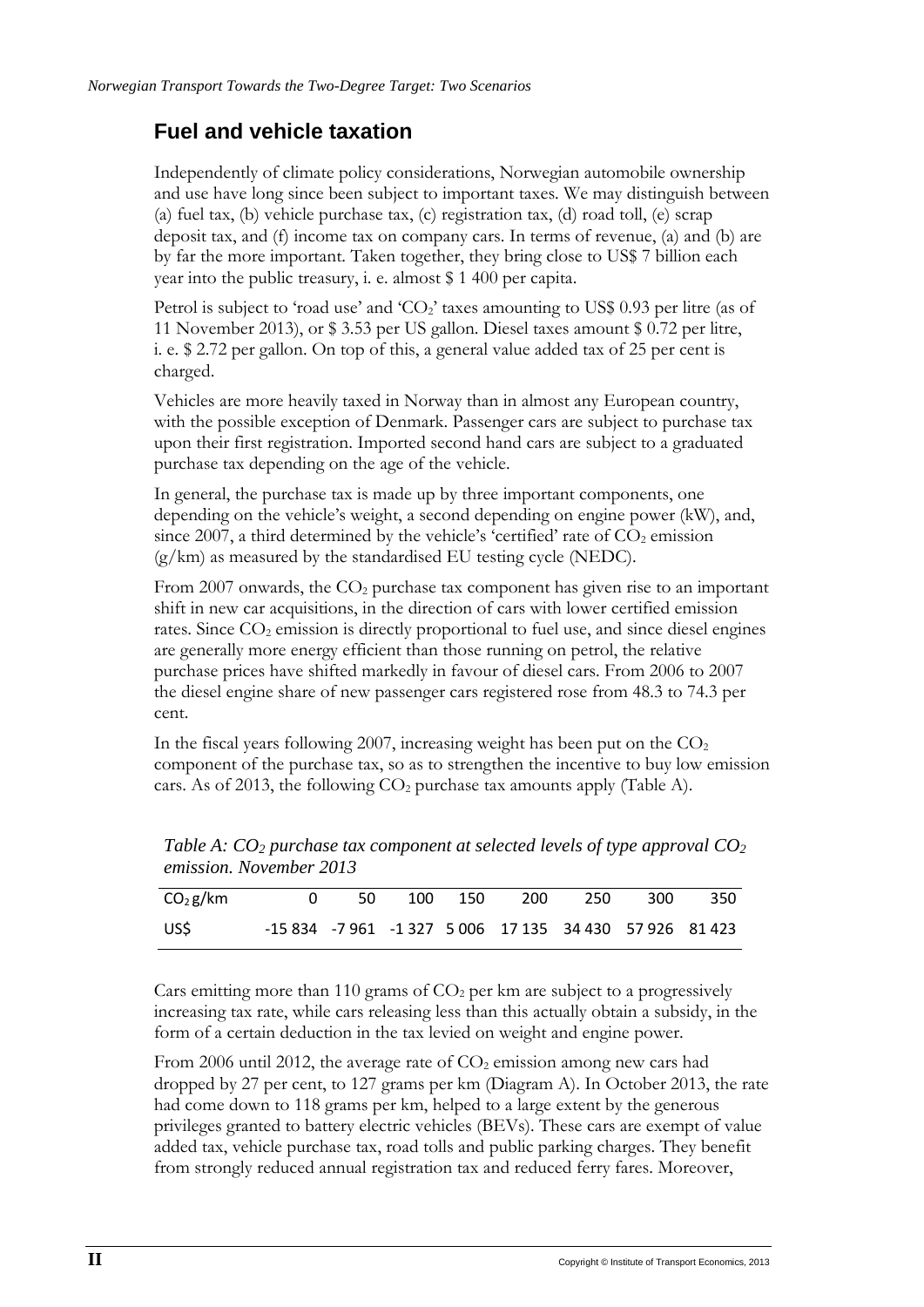BEVs are allowed to travel in the bus lane and may be recharged for free in many public parking lots.

As a result, Norway probably has the largest share of electric vehicles of any country. As of 31 October 2013, there are more than 17 000 rechargeable vehicles on Norwegian roads, i. e. appr. 0.7 per cent of the passenger car fleet. BEVs constitute the overwhelming majority of rechargeable vehicles, only about 4 per cent being plug-in hybrids (PHEV). BEVs are in particularly high demand in the Oslo area, especially in the municipalities west of Oslo, from where the trunk road into the city (E18) is heavily congested during the rush hours. Using the bus lane, electric vehicles may travel at a speed several times higher than the ordinary car.



*Diagram A: Average CO2 emission from new cars registered in Norway, by fuel type, and in EU 27. Electric vehicles included in total.* 

### **Emission scenarios for the 2050 horizon**

As an input to the Norwegian National Transport Plan 2014-23, the Institute of Transport Economics (TØI) has developed new, long term travel and freight demand forecasts (Madslien et al. 2011, Hovi et al. 2011). Moreover, an assessment of future energy use and greenhouse gas (GHG) emission rates has been authored by Thune-Larsen et al. (2009).

In the present report, we have combined input from these three publications to produce rough estimates of future GHG emission volumes under a 'reference scenario' as well as a 'low emissions scenario'.

The aim of this analysis has been to elucidate possible paths towards the two-degree scenario, interpreted as an 85 per cent emissions reduction between 2010 and 2050, rather than to describe the most likely course of development. Without disregarding the formidable political and technological challenges involved in achieving emissions reductions compatible with this highly ambitious scenario, we make projections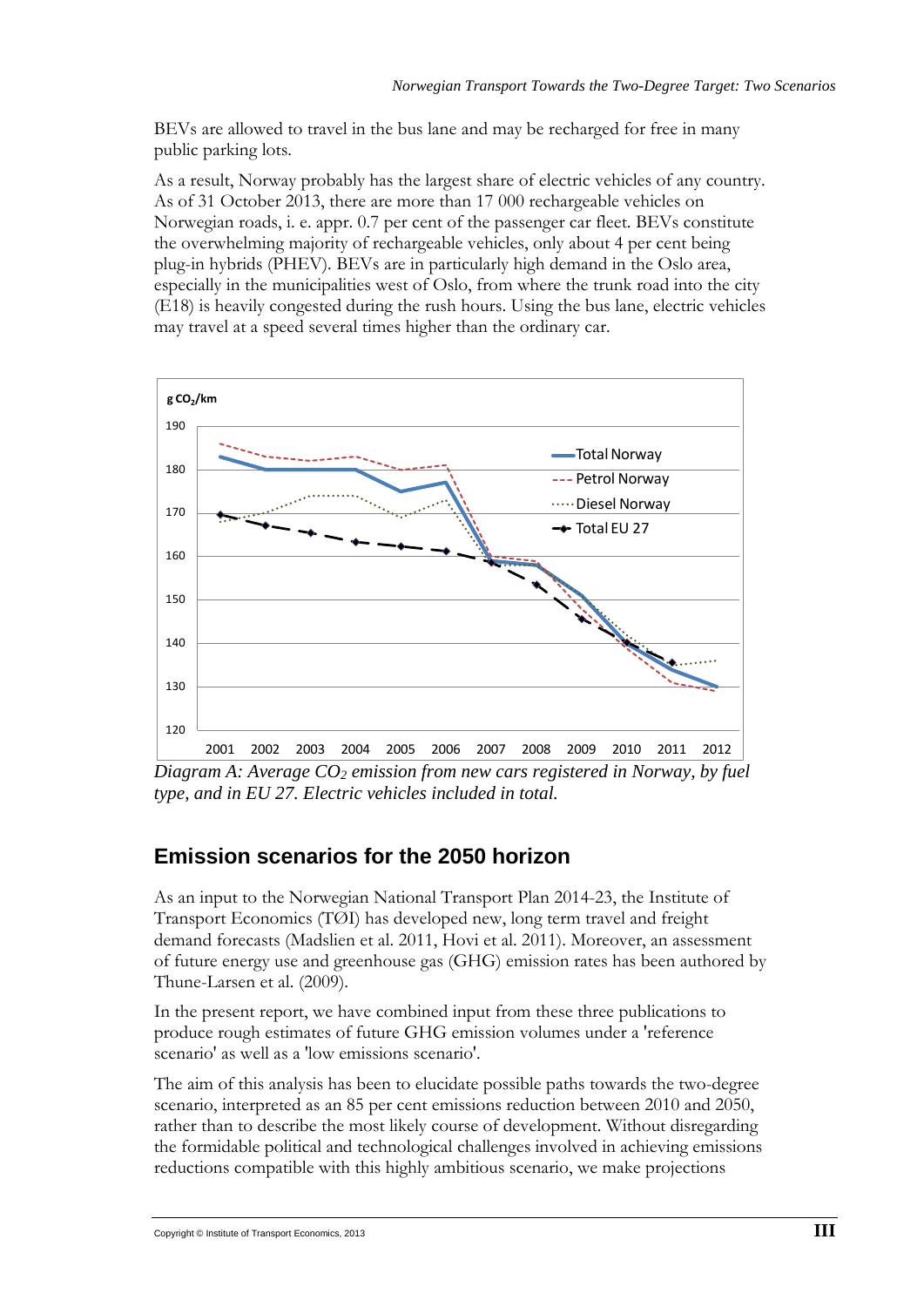under the hypothetical assumption that many of these difficulties will somehow be overcome.



*Diagram B: The low emissions scenario for domestic travel in Norway. Tonnes of CO2.*



*Diagram C: The low emissions scenario for freight transport on Norwegian territory. Tonnes of CO2.*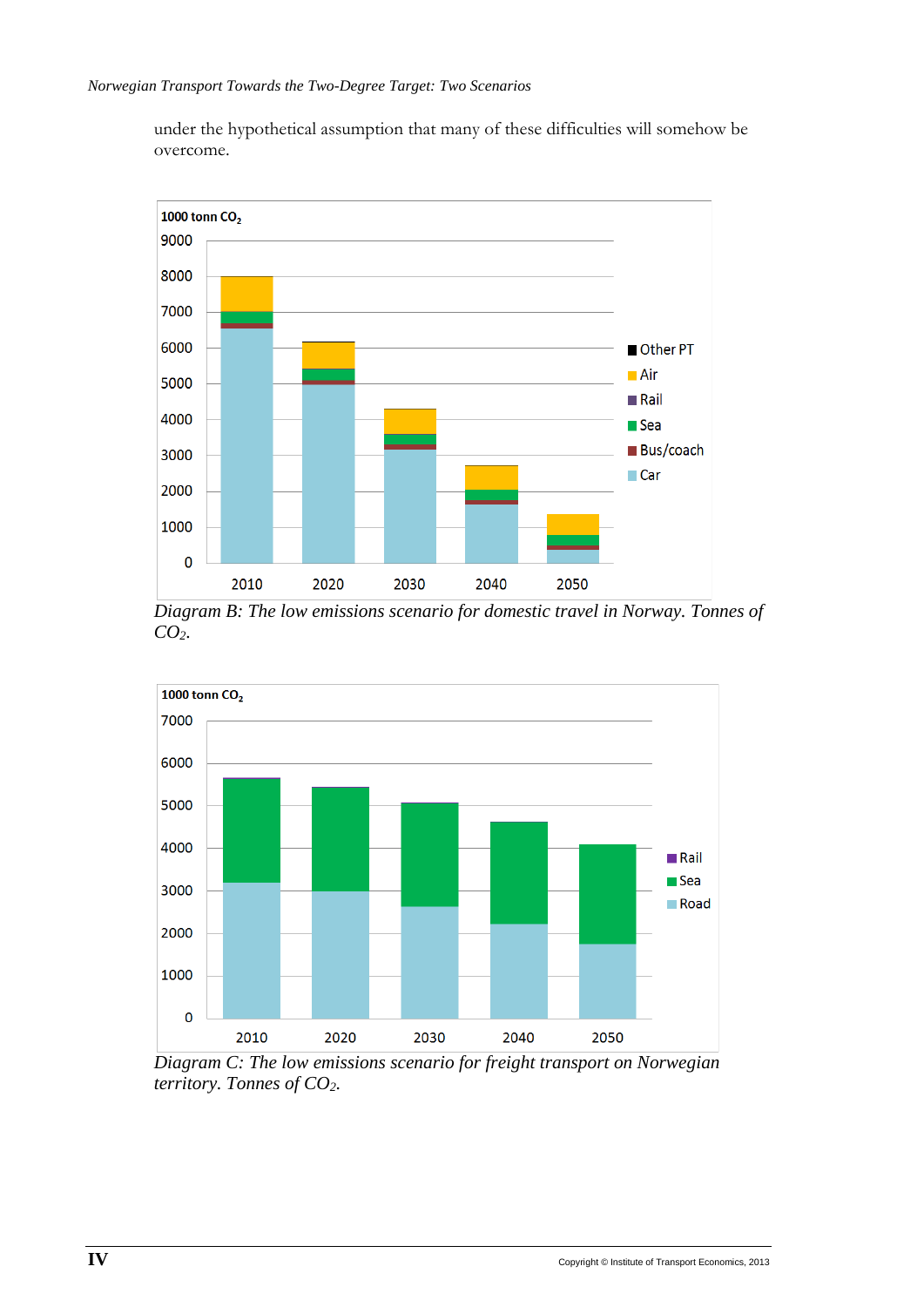In the low emissions scenario, the  $CO<sub>2</sub>$  emission rate of private cars is assumed to come down by a full 97 per cent between 2004 and 2050. In road freight, an 80 per cent reduction in the emission rate per tonne km is envisioned, while in aviation a 74 per cent drop is regarded as feasible. Emissions from sea freight are assumed to come down by 35 per cent, as measured in terms of grams of  $CO<sub>2</sub>$  per tonne km.

These fairly drastic improvements will to some extent be offset by the projected, around 50 per cent increase in overall travel and freight demand. In Diagrams B and C we show projected, mode-specific absolute amounts of  $CO<sub>2</sub>$  emitted under the low emissions scenario.

In this scenario, emissions from domestic travel go down by a full 83 percent. On the freight side, a more modest, 28 per cent reduction is foreseen. Taken together, emissions from Norwegian transport – travel and freight – are, in the low emissions scenario, set to go down by 60 per cent between 2010 and 2050.

At the 2030 milestone, the low emissions scenario projects a 46 per cent emissions reduction from travel and 10 per cent from freight.

## **Policy discussion**

Although substantial, these emission reductions do not meet the 85 per cent cut compatible with two-degree target for 2050, when interpreted as a uniform emission reduction requirement as applied to every sector of society. Yet, the assumptions underlying the low emissions scenario must be deemed to be fairly optimistic – indeed, some would say heroic.

There is an obvious danger inherent in the construction of such scenarios. While meant to show the potential results of a highly resolute, informed and persistent policy, they might be interpreted by some as a rather plausible image of the future. In such a case they might lead to complacency rather than to political action. This risk is particularly high as long as the scenario specification remains elusive in terms of what policy decisions are needed in order for the scenario assumptions to come true.

Given a roughly 50 per cent increased demand from here on to 2050, even a 33 per cent reduction in emission rates would leave us with a status quo as far as GHG emissions are concerned. To yield an 85 per cent reduction from today's level, emission rates would have to come down by 90 per cent by 2050.

Such a development would qualify as a major achievement in terms of *decoupling*, a term used by the OECD to characterize the breaking of the link between 'environmental bads' and 'economic goods'. If society is unwilling and/or unable to curb economic growth, sustainability must be achieved through pervasive decoupling. The policy of the European Union rests firmly on the paradigm of decoupling, as expressed in the Union's white paper, which states bluntly that 'Curbing mobility is not an option', since 'Transport is fundamental to our economy and society. Mobility is vital for the internal market and for the quality of life of citizens as they enjoy their freedom to travel. Transport enables economic growth and job creation....'

In a paper examining the roll-out requirements for advanced technology vehicles and fuels in the Nordic countries, Lew Fulton and Joel Bremson of the University of California, Davis, describe a set of possible pathways compatible with the two-degree scenario by 2050. Vehicles with conventional combustion engines will have to be